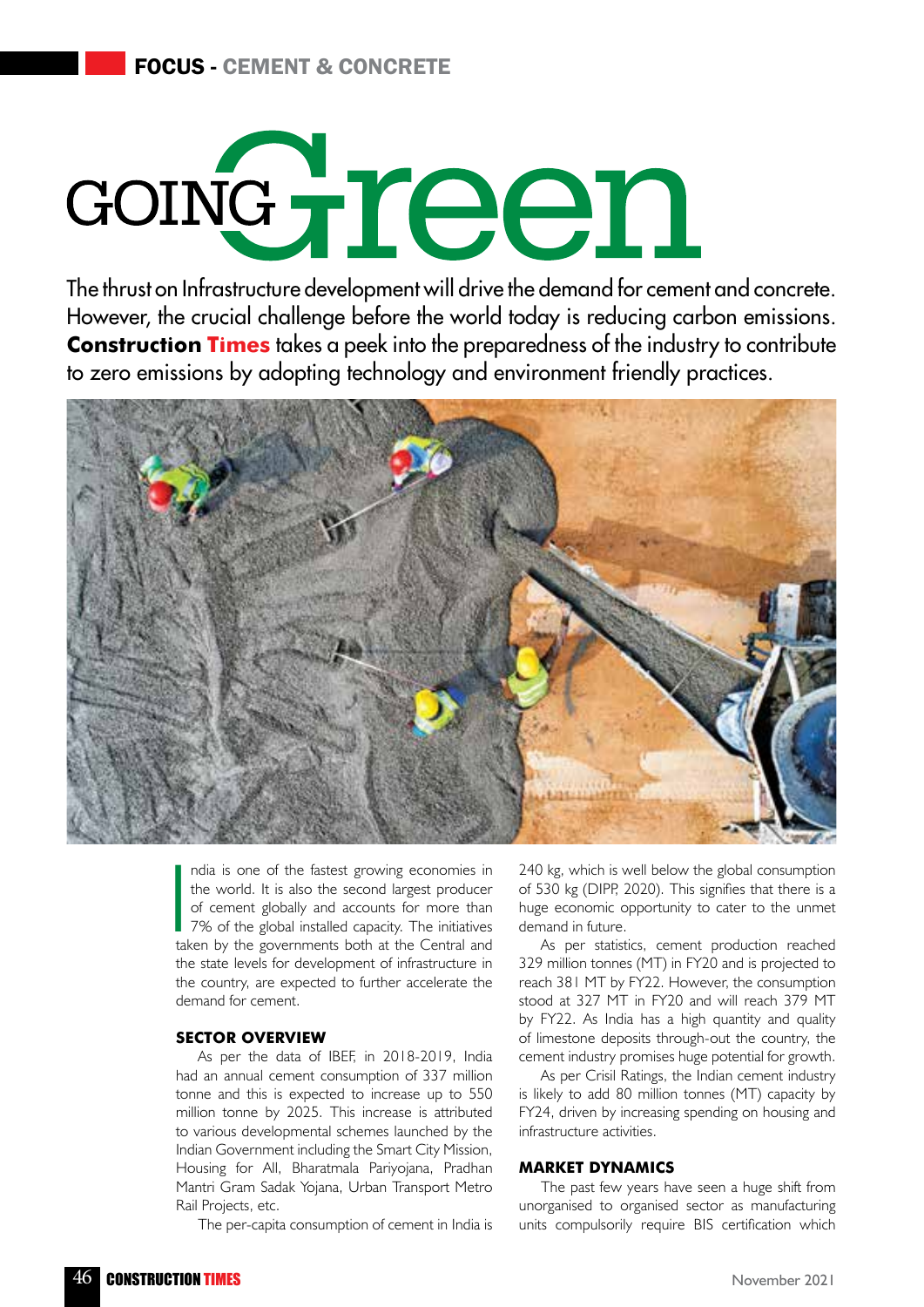requires heavy investment to maintain quality. Also, unorganised market in this sector is very much controlled as it is a capital-intensive sector and the brand awareness among the users is very high.

"The cement and concrete industry is a dynamic pricing market. Some of the factors that influence the dealers are considering the brand that will yield more returns, followed by the brand name, sales, customer preference, etc. While a consumer is influenced by his social class, membership groups, peer groups, psychological factors, etc. Moreover, the perception of an average consumer is that a bag of cement



**Prashant Jha** Chief Ready-Mix Concrete Officer Nuvoco Vistas Corp.

sold at a premium price is better than those sold at low price," said Prashant Jha, Chief Ready-Mix Concrete Officer, Nuvoco Vistas Corp.

According to Ganesh W Jirkuntwar, National Manufacturing Head, Dalmia Cement (Bharat) manufacturing is a capital-intensive sector with a very



**Ganesh W Jirkuntwar** National Manufacturing Head, Dalmia Cement (Bharat)

high level of importance given to quality. Therefore, the presence of an unorganized sector is at a bare minimum. Besides being a capital-intensive sector, brand awareness among users is also very high. Hence, the entry of unorganized players is very much restricted.

"In the case of the concrete industry, one can say that the major occupancy is by the unorganized sector which requires dependency on labour and aggregates for the concrete application as per client requirements. But this is also changing with new innovations in the concrete industry by specialized and experienced players in the field. For example, the introduction of sustainable building technologies as a new approach that focuses on reducing the impact on the environment," he added.

# **Environment Challenges**

With the rising demand for cement, comes the challenge of damage to the environment due to greenhouse gas (GHG) emissions. As per the statistics, the cement industry alone is responsible for 8% of the total national emissions. These emissions are a predominantly due to electricity usage, combustion of fossil fuel and the conversion process of limestone into lime, which accounts for 13%, 31%, and 56% respectively. There has been a significant rise in CO2 emission since the last few years. The emission of the Indian cement industry in 2018 was 576 kg CO2/ton of cement produced whereas the global average is 634 kg CO2/ton of cement produced.

According to the Global Cement and Concrete Association (GCCA), around 14 billion cubic metres of concrete are cast each year. Cement production alone accounts for as much as seven percent of global CO2 emissions -- three times the emissions produced by aviation.

 Cement continues to be treated as a consumer product and therefore technical awareness among consumers remains low. In such an environment consumer awareness specially in the area of sustainability is missing.

The onus lies on the shoulders of the manufacturers who should come forward and explain to their consumers the difference between cements that are environmental friendly and those that are high on CO2 emission.

"It is a long road which cement manufacturers must start traversing, sensitizing consumers about the future impact of using cements that are high on CO2. Today our country produces close to 65% blended cements which is environment friendly and the balance 35% requires to be converted. This is a reasonable gap which the cement industry can recover in the next 5 years," observed **lamshed** Cooper, Managing Director, Heidelberg Cement India.



**Jamshed Cooper** Managing Director Heidelberg Cement India

# **Use of Alternate Materials**

As the awareness of the hazards of carbon emission has spread, concerted efforts are being taken to use alternate materials in construction.

"We should understand that environmental conservation and energy savings, as the fundamental assumptions for sustainable development, and financial savings are possible through the use of new, non-standard materials and technologies in the building and maintenance of roads. Different types of waste materials and industrial by-products may be used in road construction as an alternative to standard materials. The use of alternative materials is significant from both the ecological and economic perspectives.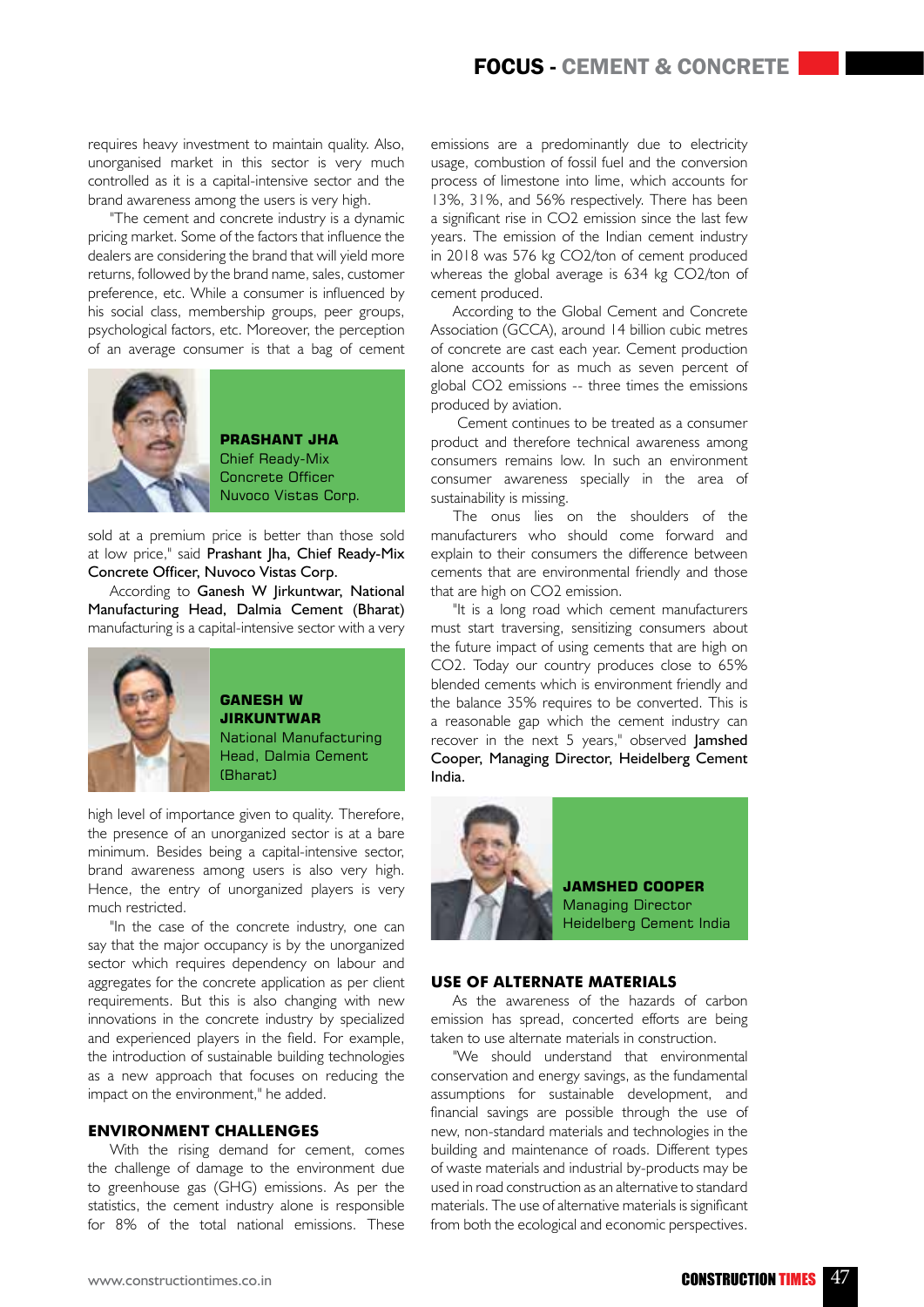# Focus - Cement & Concrete



Ecologically, the use of alternative materials means a lesser need for the exploitation of natural resources and the quantity of waste accumulated in landfills is reduced," Jirkuntwar said.

For making it as a successful environment friendly approach, alternative materials must meet certain engineering characteristics, show an acceptable level of execution, and be economical in comparison with traditional materials. There has been various success trends for making this concept for variety of uses in the construction of roads and highways through demolition waste, recycled asphalt, crushed concrete, fly ash and slag from thermal power plants, metallurgical slag, cement and lime kiln dust, silica fume, foundry sand, waste-rock, ash from incineration plants for solid municipal waste, by products of quarries, roofing shingle waste, old rubber, sewage sludge ash, glass and ceramics, plastics waste etc.

According to Cooper, over the years the traditional asphalt roads have been replaced with concrete roads and the reason for this is the durability factor which cement concrete roads offer.

"In the past, asphalt was a cheaper material compared to cement which was because of the low crude oil prices. Under the current circumstances when crude oil is close to USD 80 cement becomes a better commercial alternative offering a lower life cycle cost. As of now there are no proven materials that could replace concrete roads given the increasing density of traffic and the higher carrying capacity of the vehicles," he added.

Jha noted that the use of alternative materials reduces the cost and improves one or more technical properties of concrete. The various studies conducted by laboratories, found that alternative materials like fly ash and slag when mixed with concrete make the mixtures more economical, increase the compressive strengths, durability and reduce permeability or influence other concrete properties. More importantly, the alternative materials can lead to a significant reduction of the carbon footprint of concrete, and hence, are essential

to achieve sustainability.

Recently, JK Cement announced signing a longterm strategic memorandum of understanding (MoU) with Punjab Renewable Energy Systems (PRESPL), India's largest biomass aggregation and densification company with forward integrated value chain with a view to decarbonize its operations and aims to significantly scale-up the use of biomass-based and alternate fuels as a replacement to fossil fuel like coal in its manufacturing operations.

"Long-term planning for supply of biomass and agro-waste is key to our sustainability goals – where we have taken the ambitious target of reducing current emissions from 593 kg/T of cementitious product in FY20 by more than 20% till FY30. This will support us in replacing our fossil fuel consumption by more than 35% TSR by 2030, thereby leading to our significant milestone of being net-zero in carbon emissions by 2050. Beyond the considerations of GCCA and SBTi criteria and recommendations for use of biofuel / biomass feedstock, it is our own commitment to work towards a cleaner and greener environment. This will not only help in reduced consumption of fossil fuels, but also provide more sustainable opportunities for waste treatment and management. PRESPL has significant experience in building bio-energy solutions, and it is my firm belief that we can together come up with innovative solutions which will have a long-term positive impact. We look forward to working together with PRESPL on this journey and support the nation on this path to sustainability," Colonel Rajnish Kapur, COO, JK Cement said.



**Colonel Rajnish Kapur** COO JK Cement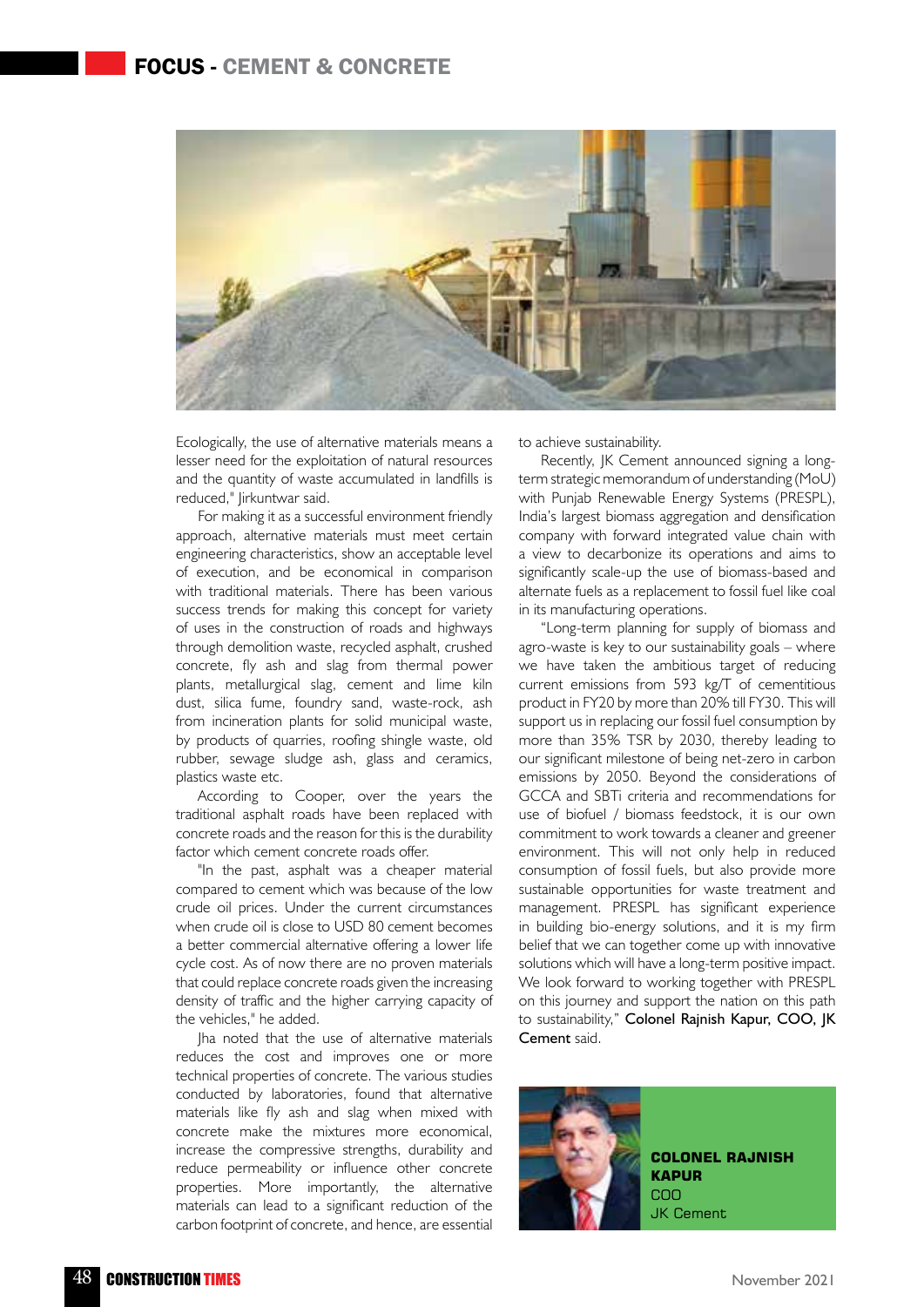### **Technology & Digitisation**

A recent report by ratings agency Crisil highlighted that the potential benefits of digitisation and automation in terms of increasing productivity and quality cannot be ignored. For instance, productivity of the top 4-5 cement players improved from 3,000 tonne per employee in fiscal 2016 to 4,000 tonne per employee in fiscal 2021, because of improved process efficiency and control derived through digitisation and automation.

Jirkuntwar explained that there has been an advanced approach in cement production technology which has led to greater consistency and improved performance of traditional cements. Some of the technological advancements in cement and concrete industries are as follows:

Dry Kilns with Multistage Pre-heaters, Precalciner and low pressure drop cyclones, highly efficient process fans, advanced process control and automation, robotics in laboratory for fast and reliable quality analysis, GPS enabled vehicles in Mines and Logistics, variable frequency drives, Waste Heat Recovery for Power Generation, Conversion to High-Efficiency Grate Coolers, highly efficient roller mills etc.

Similarly, huge advances in Concrete technology can be seen for their remarkable developments in the technology of cementitious materials, mineral additions and admixtures, coupled with advances in production methods, have led to a wide range of high-performance concretes that can provide costeffective, environmentally sound solutions for the most demanding applications. Advance Concrete is a computer-aided design (CAD) software application was developed by GRAITEC, but is now an Autodesk product, used for modeling and detailing reinforced concrete structures. Advance Concrete is used in the structural / civil engineering and drafting fields. UHPC is popularly known as the new concrete technology. It contains numerous novel ingredients specifically the fibers but still retaining 80 % of the overall traditional concrete. The fibers often differ in strength when it comes to stainless steel and polyester. 3D printed concrete is a special type of concrete that can be used for construction just with a 3D printer. Since the traditional technology including setting up formworks and vibrating are not required for 3D printing, the 3D printed concrete combines the advantages of spray concrete and self-compacting concrete.

There have been significant developments in the use of alternative fuels that reduce the environmental impact of cement production, which remains an energy-intensive process that, by the very nature of the chemical reactions involved, produces CO2. However, the cement industry has been successful in reducing the amount of CO2 released during manufacture, and the often-quoted statistic that each tonne of manufactured cement releases an equivalent weight of CO2 is no longer true, with many manufacturers claiming to have reduced CO2 output by 30% or more. The last 30 years have seen a dramatic increase in the availability and use of supplementary cementitious materials, Jirkuntwar noted.

### **Green Cement**

As things stand today, many cement producers are introducing green cement and the sector is committed to produce net zero concrete by 2050 and has already started to address this challenge.

"The cement and concrete industry have undergone rapid and phenomenal development in the past few years in India. The industry has also made significant reductions to its carbon emissions by adopting different technologies. Reduction in the clinker to cement ratio has the second-highest emission reduction potential. The CO2 emissions are reduced by replacing clinker % in cement with waste materials like blast furnace slag and coal ash.



To reduce carbon footprint, operational advances, such as energy-efficiency measures, have largely been implemented, and the emissions-reduction potentials are being explored by using more and more alternative fuels to further cut down the emissions." Iha noted.

At Nuvoco, to strengthen its commitment to sustainability, the company has launched several eco-friendly products such as Concreto Green cement, which consumes 25% less water and increases strength of concrete up to 70%. Another product, ConcretoEcodure or Green Concrete, uses pozzolanic additive to increase strength of the structure and prevent sulphate ion and chloride attacks on reinforcements.

"On CO2 reduction, the company has one of the best blended cement ratios, our C/K ratio at 1.7 is significantly better than the industry average at 1.4, further we are committed to improving the C/K through an accelerated plan for introduction of composite cement. All plants in Nuvoco are